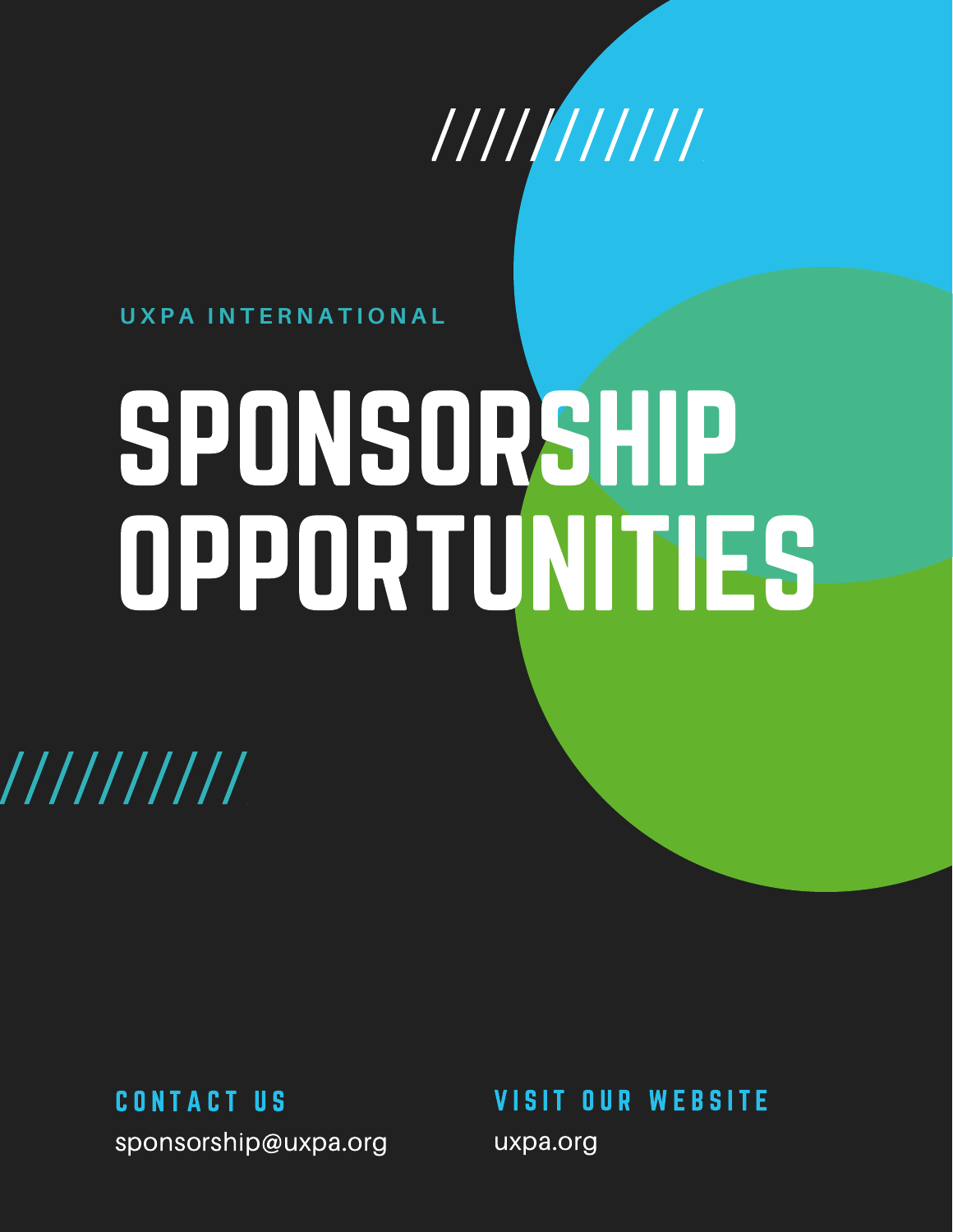# 

## UXPA INTERNATIONAL

UXPA International connects and supports people who research, design, and evaluate the user experience of products and services. Since its birth in 1991, UXPA (formally UPA) has become recognized as a relevant source of knowledge on the practice of usability, usercentered design, and user experience research.

Your sponsorship of UXPA supports our mission to serve our members and is an opportunity for our community to learn more about your products and services.



#### INCREASE AWARENESS OF YOUR BRAND

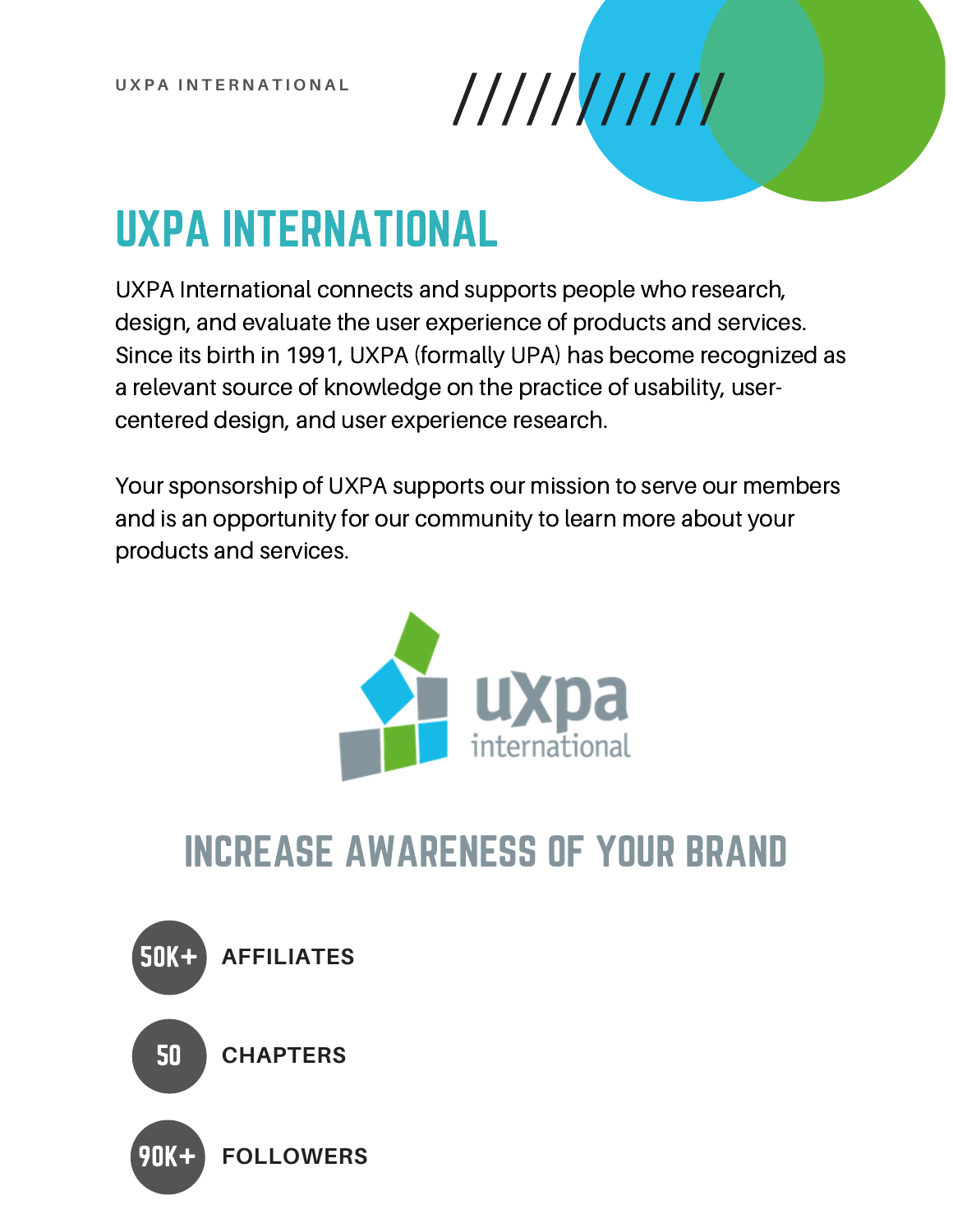#### CORPORATE MEMBERSHIP

Get the most benefits from a partnership with UXPA International and show your dedication to the UX industry by becoming a corporate member.

We will highlight your company with prime visibility several different ways.

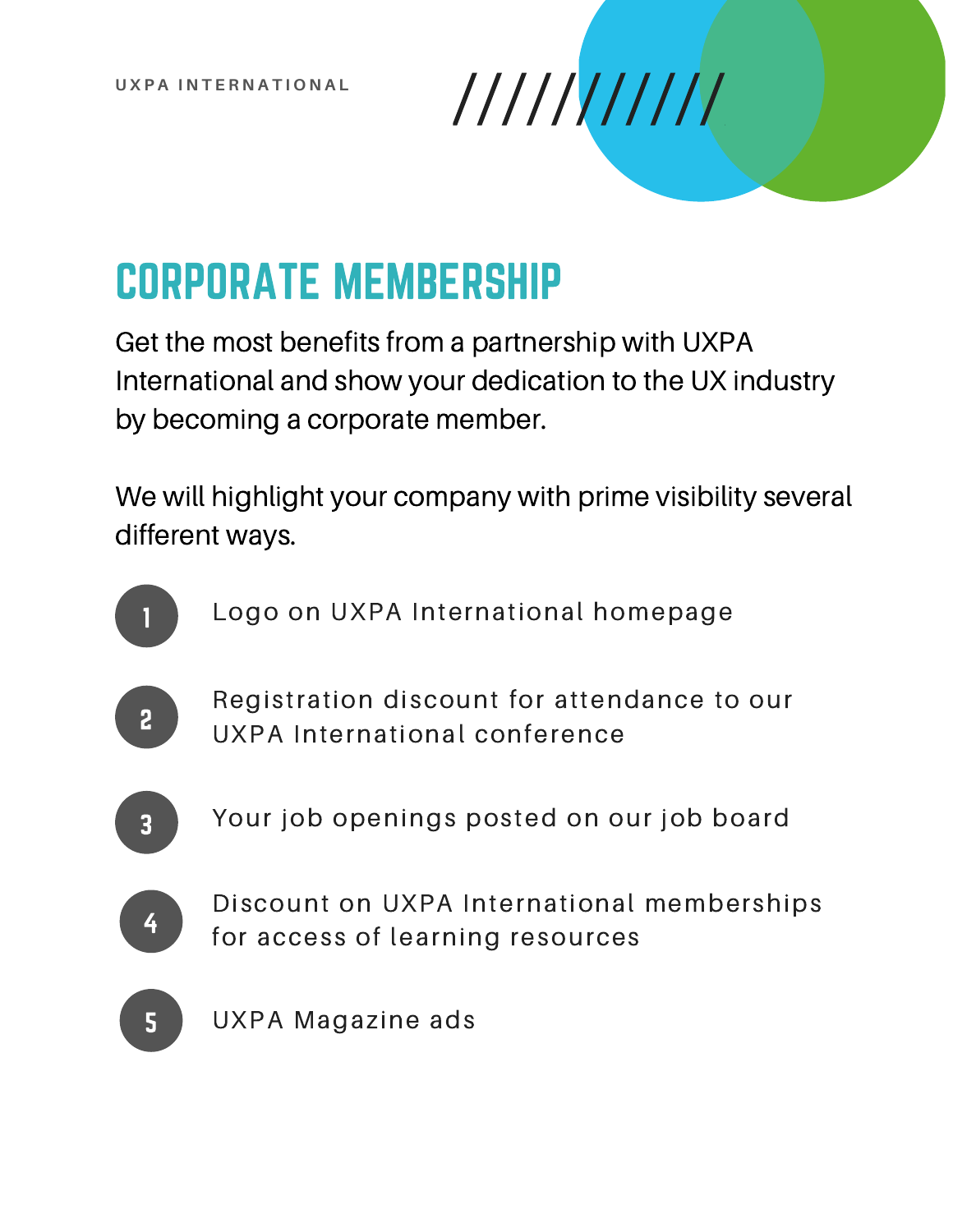#### JOB POSTINGS

We know how hard it can be to find the right fit for your team! We would love to support your search for amazing talent. Your job opportunities will be broadly shared with the UXPA community.



Hiring opportunities shared on UXPA International social media



2

Hiring opportunities shared in the UXPA International monthly newsletter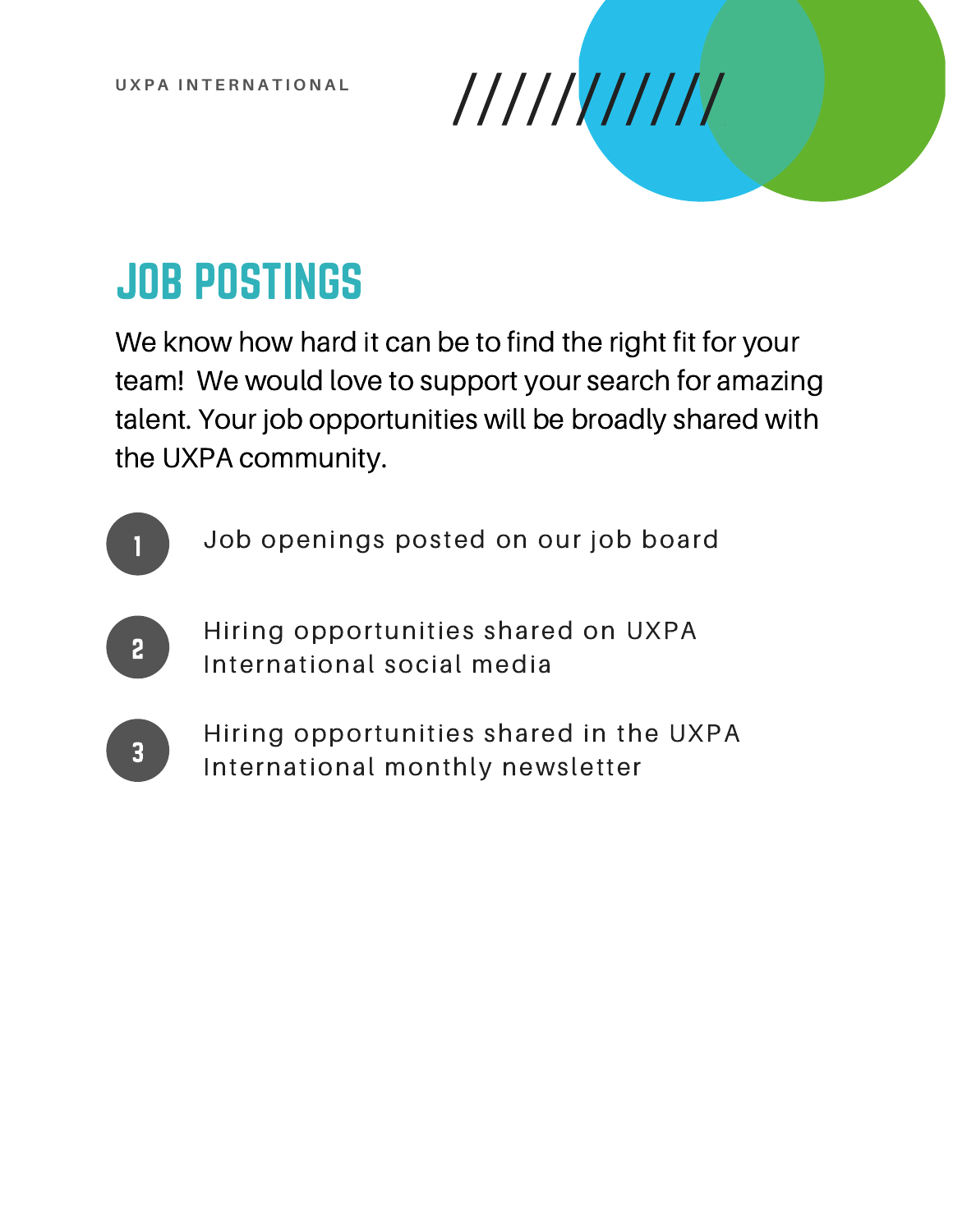#### UX WEBINARS

Be recognized as a supporter of UXPA's education program and increase awareness of your brand.

This is an exclusive sponsorship for educational webinars.



We will match you with an upcoming webinar, or you can work with us to select a speaker or topic.



Company logo included on the webinar introduction slide



You may be allotted 2 minutes at the beginning of the webinar to speak about your organization to our attendees



Your sponsorship will be noted on our newsletter and website where the associated webinar is promoted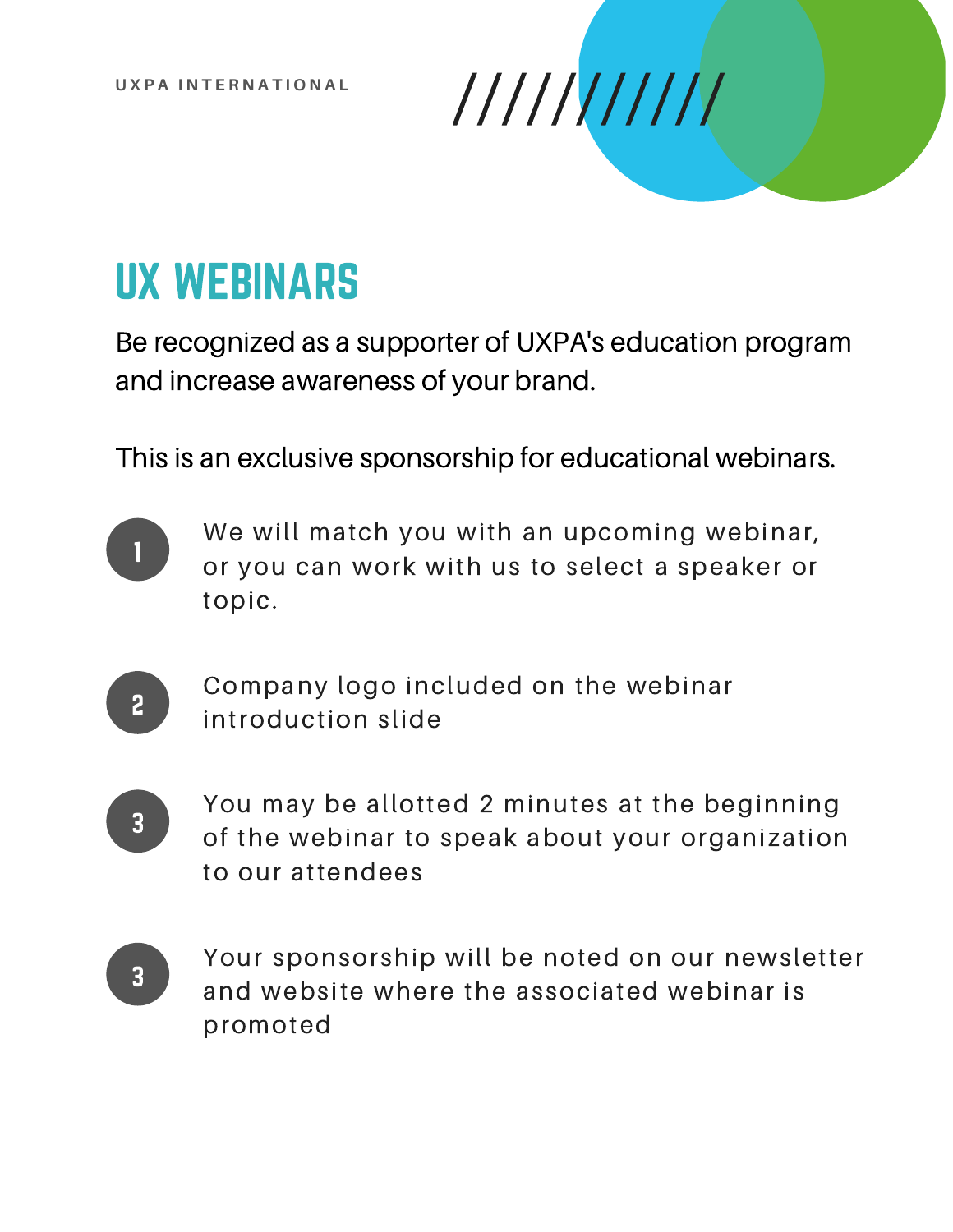### NEWSLETTER ADS

The UXPA International newsletters are sent monthly to all members and subscribers. Your ad will appear at the top and bottom of one of our newsletters in a premier sponsorship placement.

Your sponsorship is exclusive and no other sponsors will be allowed in the same newsletter.

#### UXPA MAGAZINE

Your ads will be seen on the magazine's website home page, issue home page, and as article pages. Check the UXPA magazine website! http://uxpamagazine.org/

#### CONSULTANTS DIRECTORY

Get a dedicated block on our Consultants Directory, showcasing your logo and contact information linked to a dedicated page with your consultancy details. https://uxpa.org/consultant-directory/